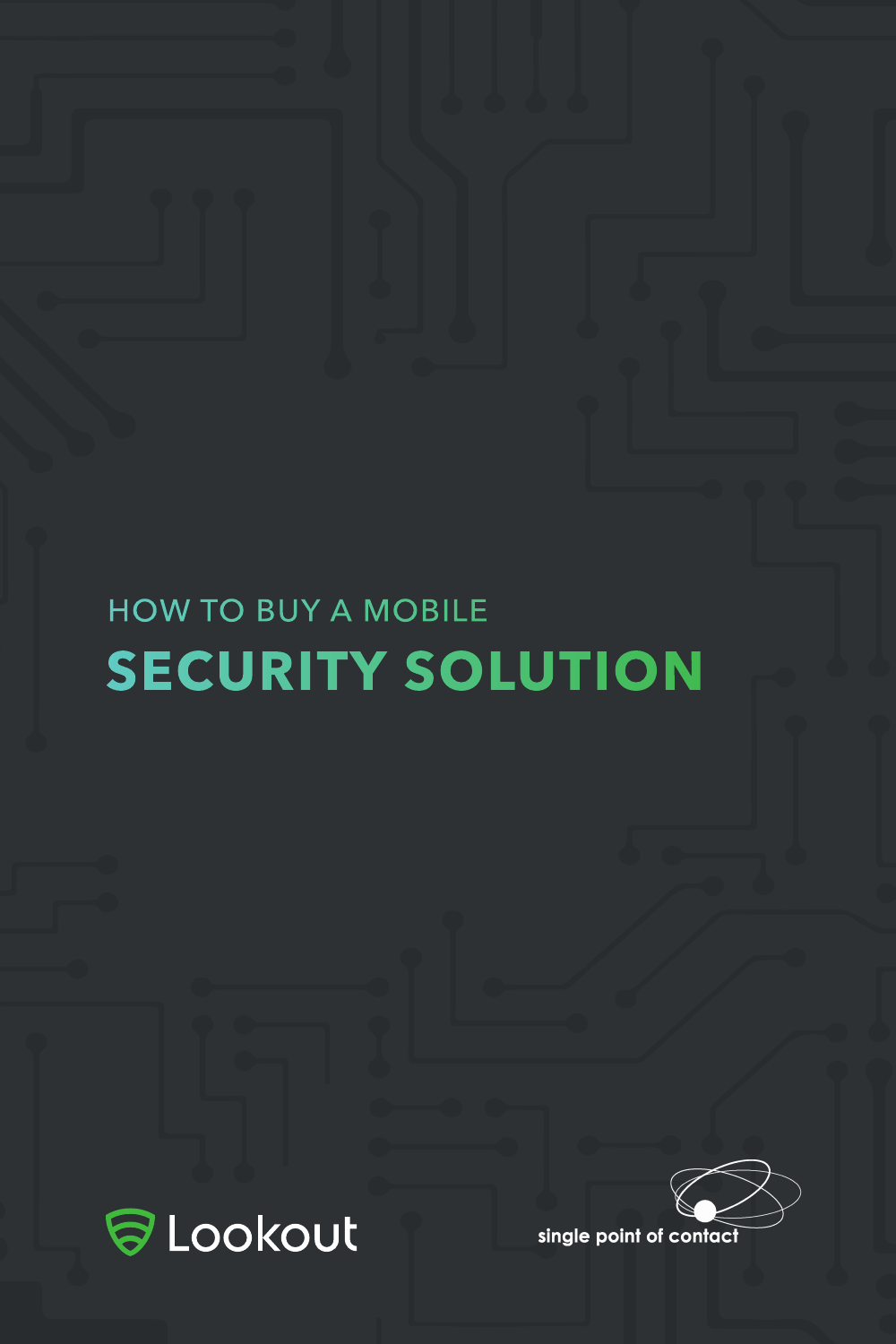# Icons used in this book

**Throughout this book, you'll find special call-outs to direct your attention to important information. Here's a key that explains what the icons mean:**



The data that you'll see throughout this book is the result of a survey commissioned by Lookout and conducted by Enterprise Strategy Group, an integrated IT research, analyst, strategy, and validation firm. The survey methodology includes:

- 150 completed online surveys with IT and security practitioners directly involved in the planning, implementation, and/or operations of their organization's mobile endpoint security and threat detection policies, processes, and/or technical safeguards
- Enterprise organizations (2,500 or more employees) in United States and enterprise organizations (1,000 or more employees) in United Kingdom
- Multiple industry verticals including financial, business services, manufacturing, and retail

#### **Ways to learn more:**



#### **THE EXPERTS**

#### **Craig Shumard, CISO emeritus**

As Cigna Corporation's former Chief Information Security Officer, Craig developed and oversaw the implementation of a 21st century, corporate-wide strategy to safeguard information involving more than 65 million Cigna customers. He is currently a trusted advisor on a number of boards for prominent security companies.

#### **Serge Beaulieu, Former Director of IT Security**

Serge is a seasoned information security consultant whose experience includes being Director of Technical Security Strategy at Cigna Corporation. Serge is a Certified Information Systems Security Professional (CISSP) and Certified Information Security Manager (CISM).

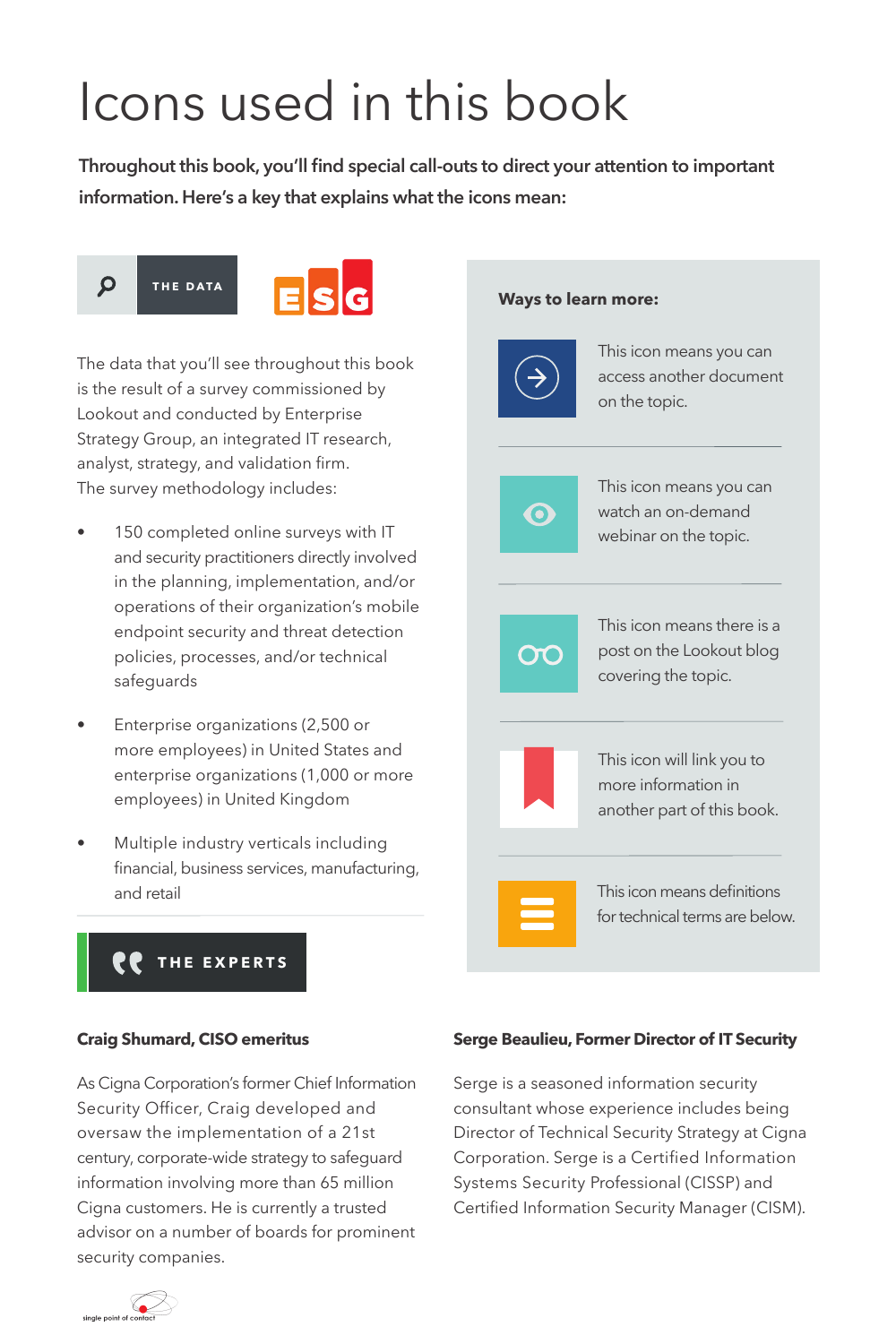## Introduction

In this eBook, you'll learn what to do before you reach out to vendors, how to test vendors, and how to get your employees to use the solution you choose.

Want more?

"The Practical Guide to Enterprise Mobile Security" will answer all your mobile security questions. In it, you'll learn:

#### **PART 1: What is mobile security**

**PART 2: Why mobile security should be in your top three priorities** 

**PART 3: Six mobile security capabilities you need**

**PART 4: The business case for mobile security** 

**PART 5: Buying mobile security (what you're reading)**

**PART 6: Lookout Mobile Endpoint Security**

**PART 7: The future of mobile security** 



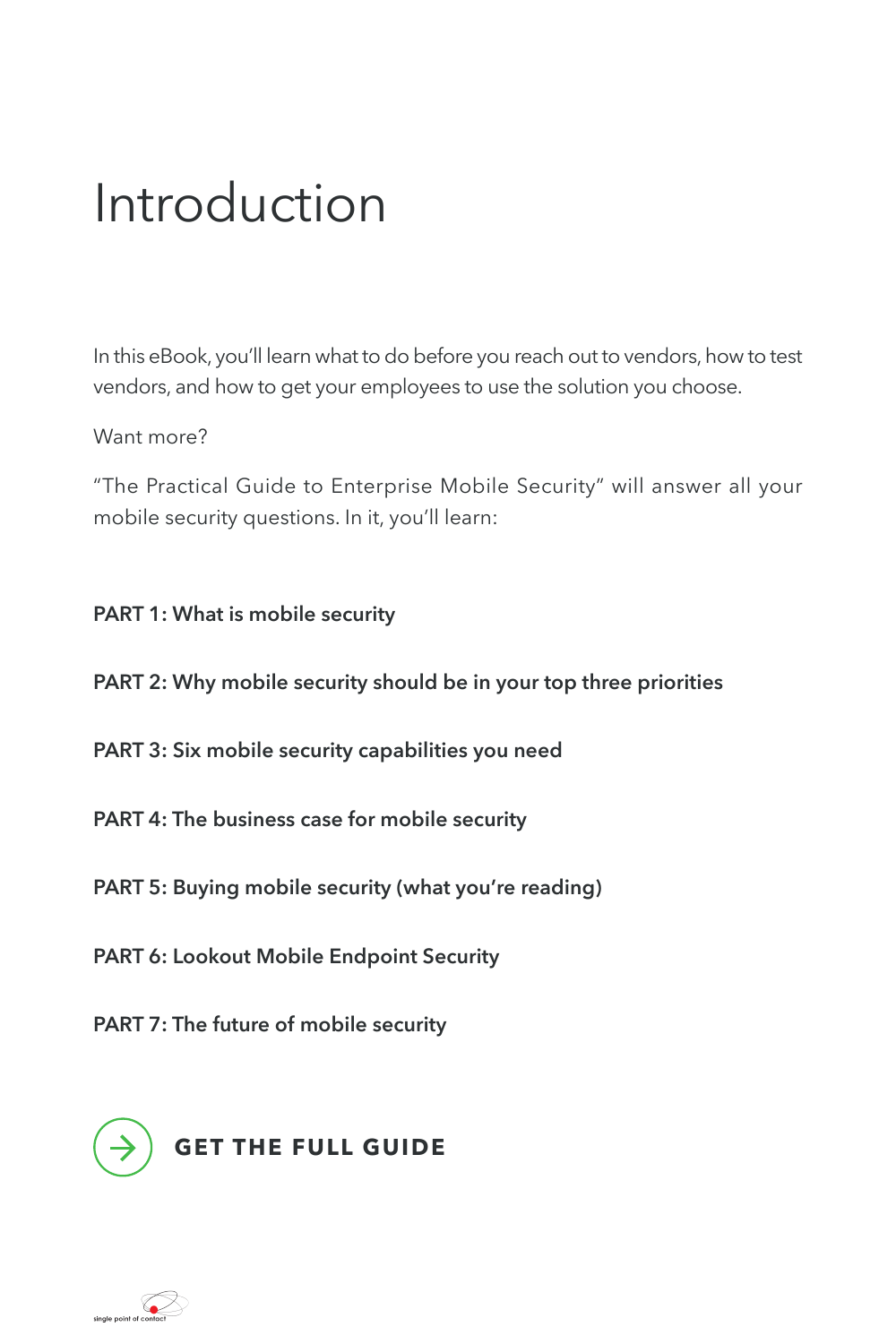# How to buy a mobile security solution

### The purchase process



his guide is a practical plan that will help you get an enterprise mobile security solution into your organization, deploy it, and overcome employee privacy concerns to encourage adoption.

### **THE EXPERT**

"First and foremost, ask yourself, 'does this mobile security solution solve the business problem I have?' You're not out there looking to buy security solutions to check-off a check box on some compliance list. There are real business issues associated with securing data on mobile devices."

## **Craig Shumard**

**CISO EMERITUS**

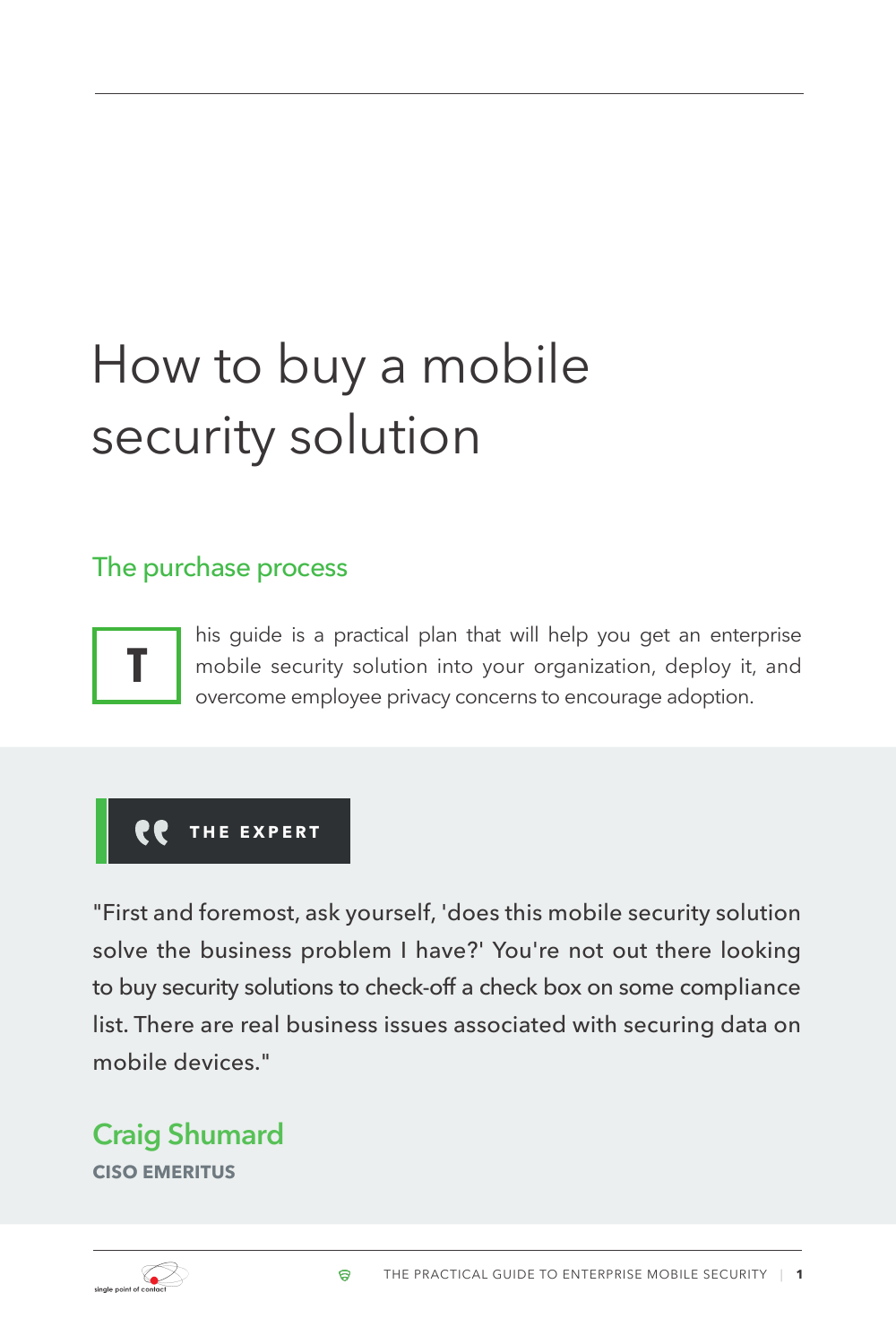*Before you reach out to vendors:*

## Phase 1: Document your goals

Your existing business goals will drive your mobile security decisions, and make the case for launching this program.

They may include:

• Adopting more cloud applications

#### **USE THIS SPREADSHEET**

### **Know your mobile inventory:**

OΟ

As part of your goal setting, it's helpful to document your mobile inventory. This includes: number of iOS devices, number of Android devices, what [EMM/MDM you have, and if container](https://info.lookout.com/rs/051-ESQ-475/images/mobile-device-inventory.pdf
)  technology is being used.

Use this simple Mobile Inventory Spreadsheet to document your devices and environment.

- Implementing a BYOD program or protecting your existing one
- Protecting brand reputation

## Phase 2: Establish your timeline

The question to answer is: When should these solutions be deployed?

Then work backwards to determine when each step needs to be complete:

- 1. Vendor demos
- 2. Your security team's technical evaluation of shortlisted solutions
- 3. Final decision from the buying committee
- 4. Your IT or Operations teams' integration of the solution with existing technologies
- 5. The roll-out together with HR, to ensure product adoption and that privacy concerns are quelled
- 6. Tracking to determine which employees have or have not enrolled

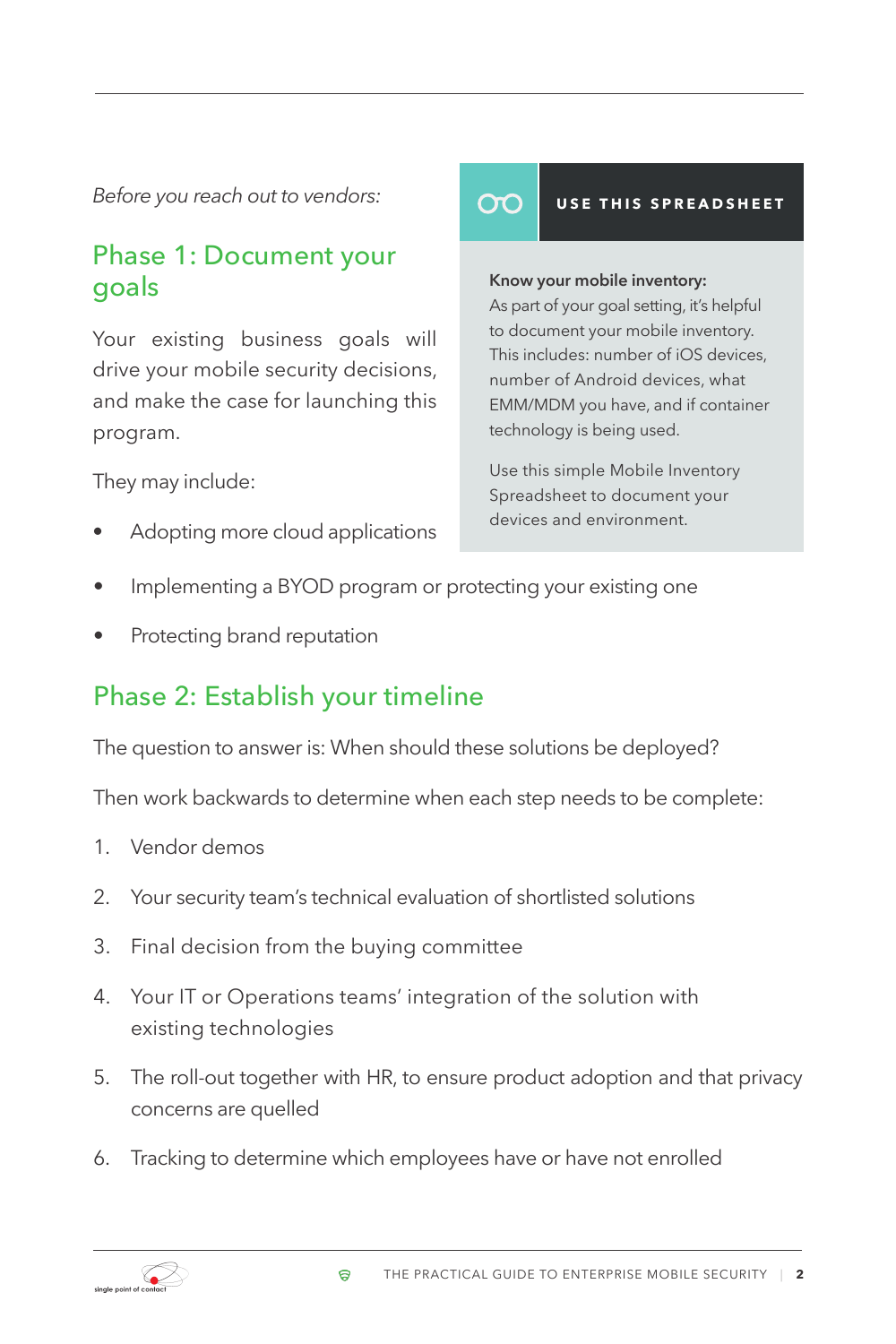- 7. Initial analysis of threats found in your mobile fleet
- 8. Feedback on the product roll-out and how employees are reacting to its presence on their devices

## Phase 3: Document requirements

The requirements your organization will need to meet depends wholly on the industry you service and the kinds of compliance standards you need to maintain. These standards may include PCI, HIPAA, or data transfer/storage laws in your country.

Make sure to assess capabilities beyond security, as the survey results show, ease of deployment and end-user support are among the most important evaluation criteria.

## Phase 4: Identify who will buy and manage the solution

You'll want two teams, that may have overlapping members, as part of the mobile security vetting process. The first team should be the key decision stakeholders, who are likely to be the IT and security leaders up to the CIO and CISO level.

You'll also want to assemble a team of individuals who will eventually manage the solution. This might be made up of individuals on your IT, security, or operations teams. This team will be able to confirm that the mobile security solution being vetted can integrate with the existing security stack. The solution at hand should integrate easily with current solutions to reduce the cost of integration that IT, security, and ops teams naturally incur. These folks will need to be part of any technical evaluation, and will be a critical part of the enterprise-wide deployment.

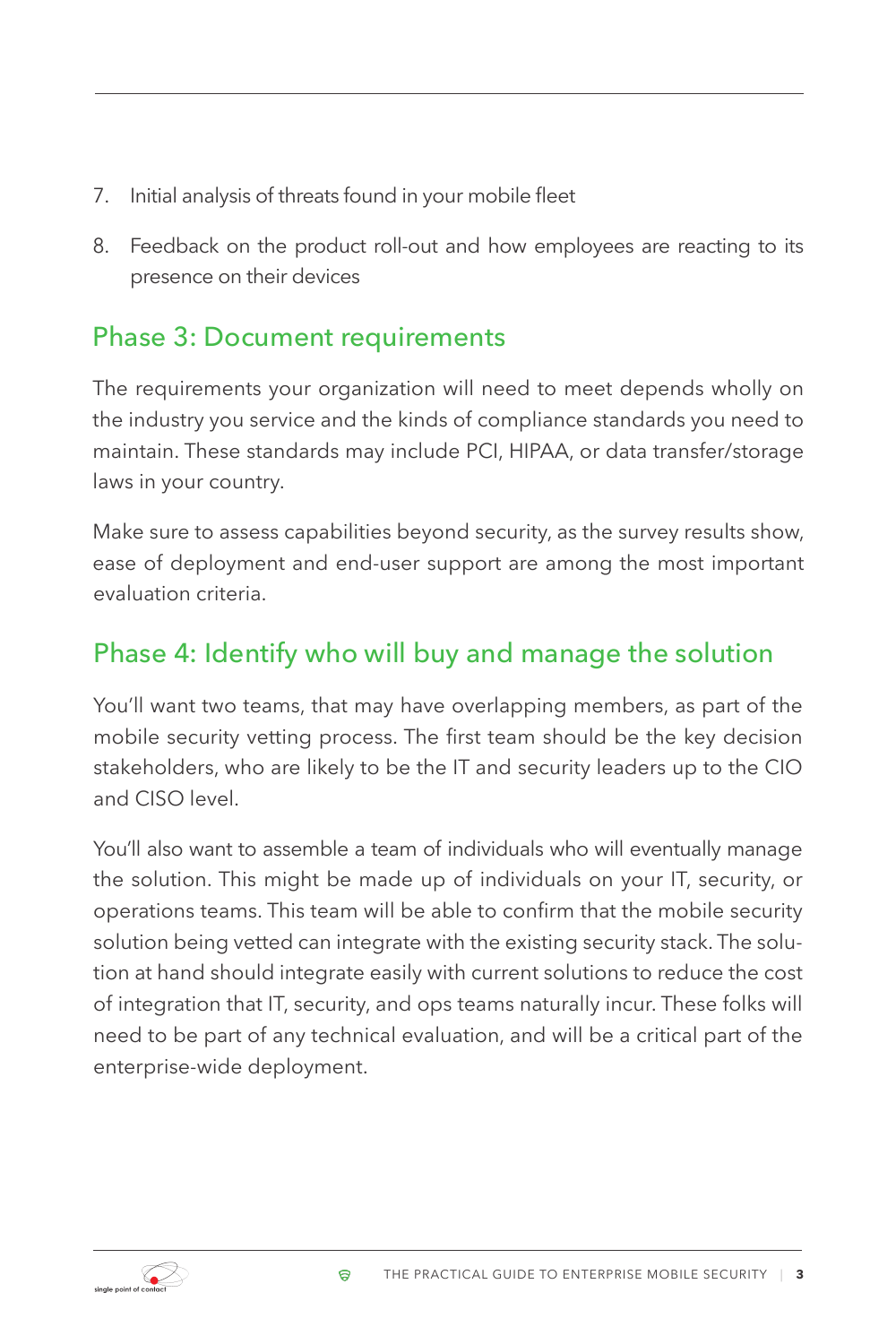$\Omega$ 

## Ease of deployment and support are key for buyers

**The Question:** If you were evaluating a new mobile security solution for your organization, which of the following criteria would be the most important?

#### **The Results:**



### Phase 5: Assess vendors against your actual scenarios

To get the mobile security solution that's right for your company, the key thing is to get specific with each potential vendor about how they measurably reduce the specific mobile risks facing your company and industry.

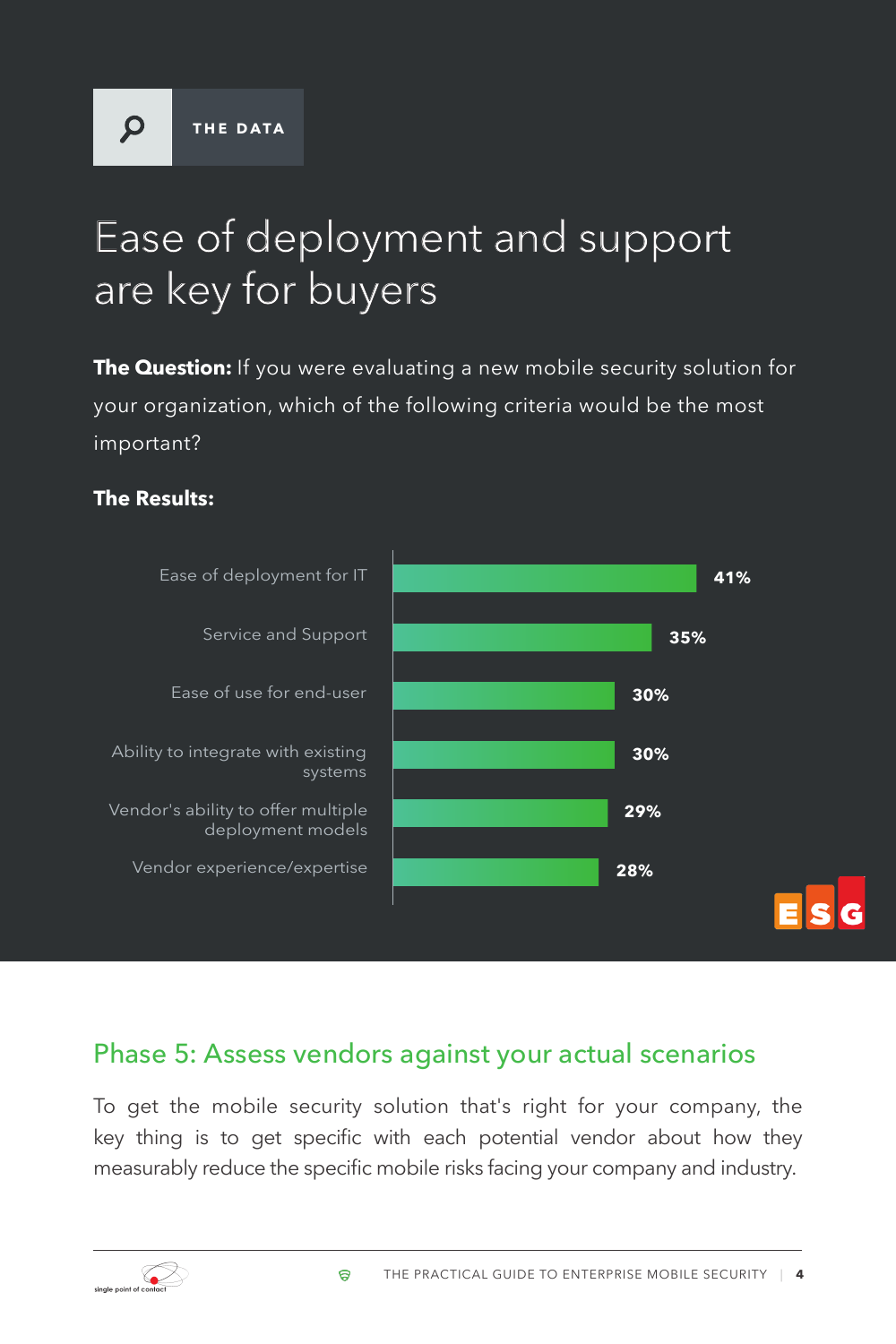#### **Make sure you also assess:**

- That the solution can integrate with your existing EMM/MDM if you have one
- The availability of support and training for your global locations
- That the endpoint app isn't a burden for end-users to adopt
- The level of effort required to deploy and manage the solution
- That the vendor can actually deliver the capabilities they promote

Focus on how each solution maps back to the business goals you documented. Try to avoid comparing checklists of features, since that could lead your evaluation away from what really matters to your company.

## Phase 6: Talk with other customers

Just like a job interview, ask for customer references who can tell you how the vendor has helped them, how deployment went, and any cautionary tales.

If references aren't immediately available, ask for case studies that can educate you on real-world situations in which this technology has worked.

Here are some sample questions to ask on the call:

- What was your deployment experience like?
- If applicable: How easy was it to connect the mobile security solution with your EMM/MDM solution?
- Is the solution easy to manage on an ongoing basis?
- What is the threat detection experience like for end-users and admins?
- What is the remediation experience like for end-users and admins?
- What is your average dwell time (the time between the device encountering a threat and the moment the IT admin receives an alert)?

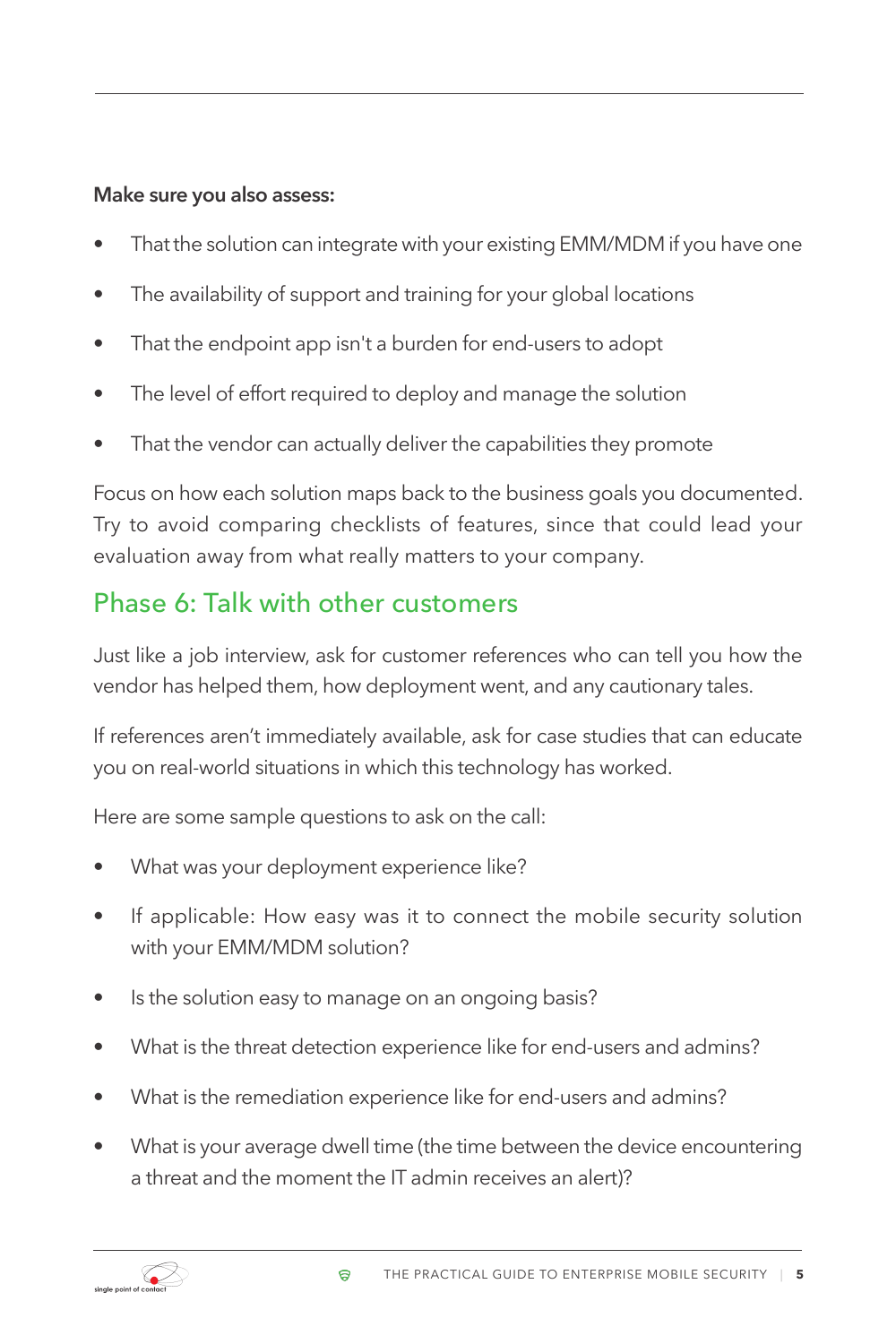- What has your support experience been like?
- What feedback have you heard from your end-users?

All of these will help you confirm the solution you really need in your organization.

### Phase 7: Run a technical evaluation

There's no better way to do a technical evaluation than to deploy the solution

# $\rightarrow$

#### **DOWNLOAD THIS GUIDE**

**Technical Evaluation Best Practices Guide:** There are four stages to technical evaluation of a mobile security solution in your environment: deployment, security monitoring, threat protection, and support testing.

Get this Technical Evaluation Best [Practices Guide to use as a framework](https://info.lookout.com/rs/051-ESQ-475/images/technical-evaluation-best-practices-guide.pdf)  for evaluating your shortlisted solutions.

that your team has rated the highest to a segment of your end-users — or even just your IT and security teams — to experience the solution from both the admin and user perspectives.

## **THE EXPERT**

"People want to put an ROI to security, and I don't know that you can. What you should do is forecast the total cost of ownership over the years of the contract. Know what it costs to administer, and how that is going to be impacted by potential changes in your organization."

## **Craig Shumard**

**CISO EMERITUS**

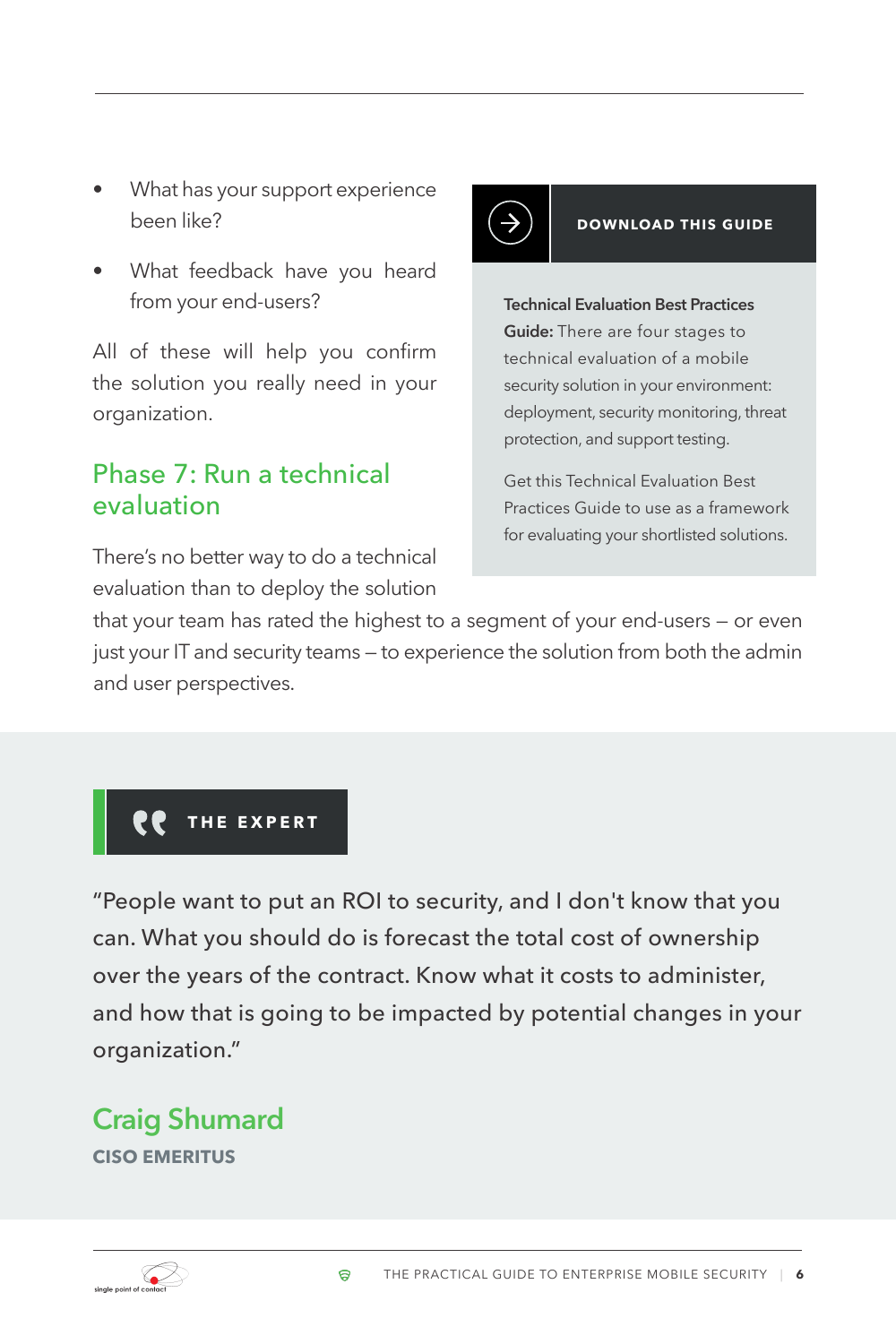$\Omega$ 

## The desire for higher mobile security budget allocation

**The Question:** Approximately what percent of your organization's overall security budget for 2017 is, or do you expect will be, earmaked for mobile-specific security product or services? Based on how you view mobile security risk as it compares to other risk vectors (desktop security, network security, etc.) how much of the overall security budget for 2017 do you feel should be allocated to mobile-specific security products or services?



#### **The Results:**

% of overall security budget allocated, or which will be allocated, to mobile-specific products/services in 2017

% of overall security budget you feel should be allocated to mobile-specific products/services in 2017

*Responses from this survey indicate that IT & security leaders think mobile security should be an even larger part of the overall budget.*



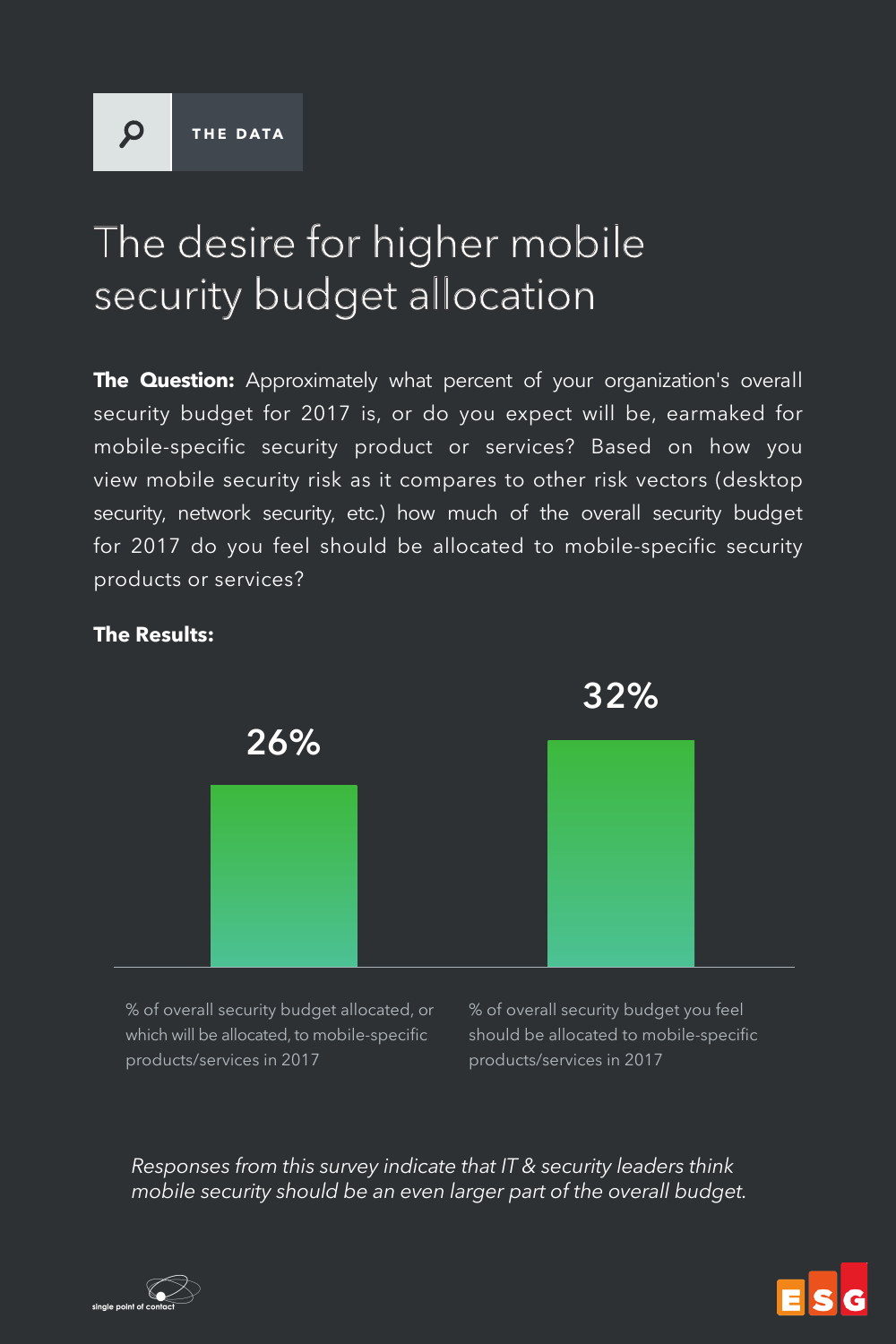## Phase 8: Cost considerations

Several recent surveys indicate that mobile security is growing as a percentage of the overall security budget.

Another recent survey by the Ponemon Institute indicates that mobile security budgets could be expected to rise 37%1 to in the next year.

Regardless of your budget, there will be a variety of factors specific to your organization that will drive the cost of your purchase. Consider the following when you're negotiating with a mobile security provider:

- 1. How many employees do I have? Many times you'll need to consider pricing by the number of "users" for whom you may be purchasing licenses as each employee could be using more than one mobile device to access corporate assets. This style of pricing is most relevant to companies with a bring-yourown-device policy.
- 2. How many devices do I manage? Some mobile security vendors may sell licenses based on the number of devices. This is most relevant to organizations with a corporate-owned-personally-enabled policy.
- 3. A mix. Many large organizations have a mix of corporate-owned and, BYOD devices, some of which are managed via an MDM and others that are not. If this is the case for your company, use the [Mobile Inventory Spreadsheet](https://info.lookout.com/rs/051-ESQ-475/images/mobile-device-inventory.pdf) to make sure you get the precise number of licenses you need.

## Phase 9: Make a decision

Now is the time to assemble your buying committee, make your final business case, confirm that the solution works, is easy from an IT administrative perspective, and the finance team approves the costs and contract terms.

ø

<sup>1</sup> https://info.lookout.com/ponemon-report.html

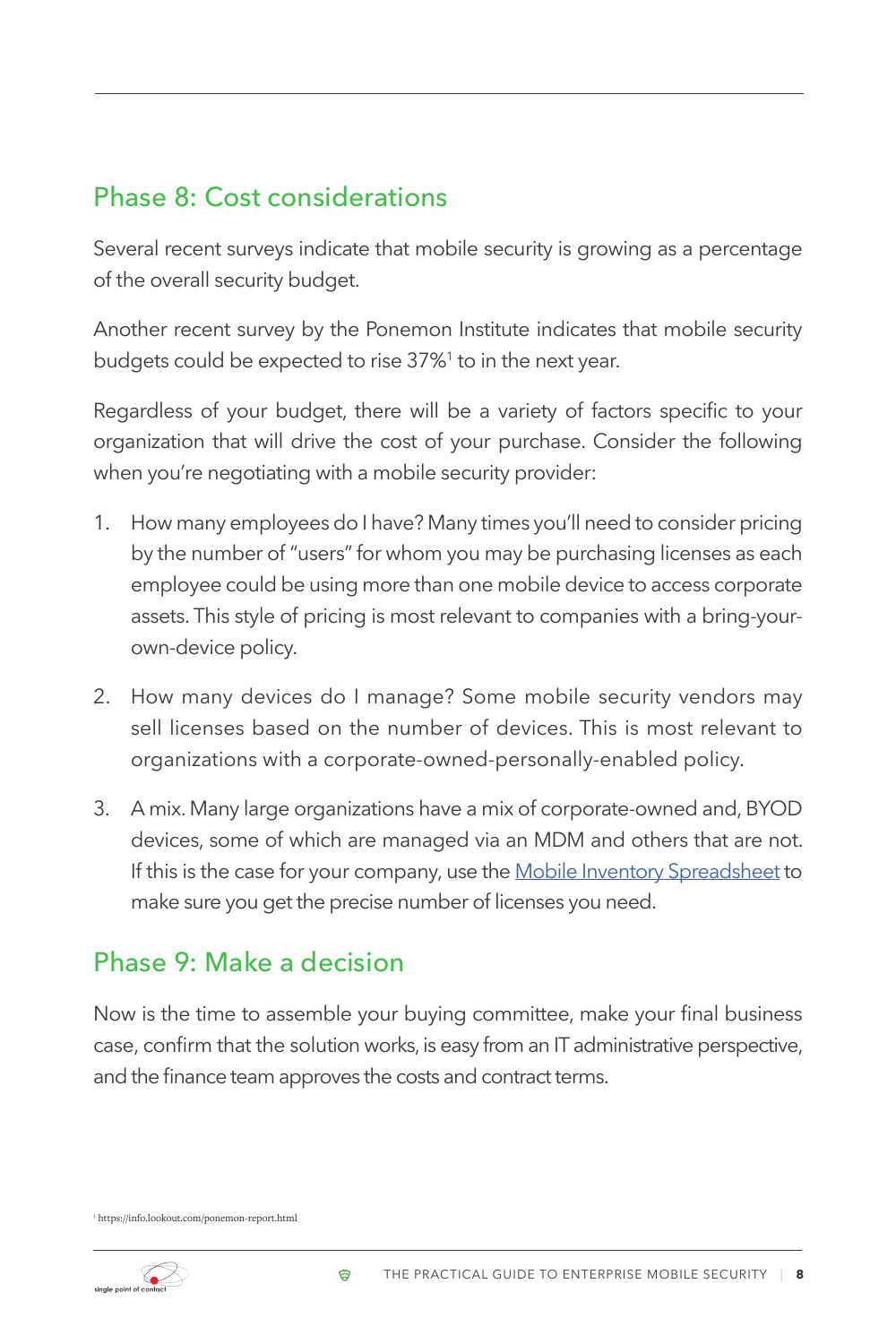## Phase 10: Deployment

There are two main ways to deploy a mobile security solution. The first, and most common is to use an MDM solution, such as Microsoft Intune, VMware AirWatch, or MobileIron as the deployment mechanism for the mobile security endpoint app.

If your company hasn't invested in EMM/MDM because you have a BYOD policy (or any other reason), then deployment will come in the form of an email to employees that includes a download button and a unique code to access and activate the endpoint app.

However, before you physically deploy a mobile security solution to a global workforce that can number in the tens of thousands, you have to plan for two things:

- 1. Your mobility policies
- 2. Employee education & internal communication

#### **Your mobile security policies**

Your organization will need to have policies based on your risk tolerance and the types of data you collect and store. This could include data from your product, data from your customers, and data from your employees. All three should be taken into account when setting up policies.

Mobile security policies may include "if, then" statements, such as:

 $\bullet$ 

- If a malicious or non-compliant app is present on the device, then block device from accessing corporate applications or services, such as email
- If an app accesses "contact information," then flag it as a "non-compliant app" to the end-user and admin — do not block access, unless other remediation instructions are set by the admin
- If a device connects to a malicious Wi-Fi connection, then block traffic from the device to corporate servers

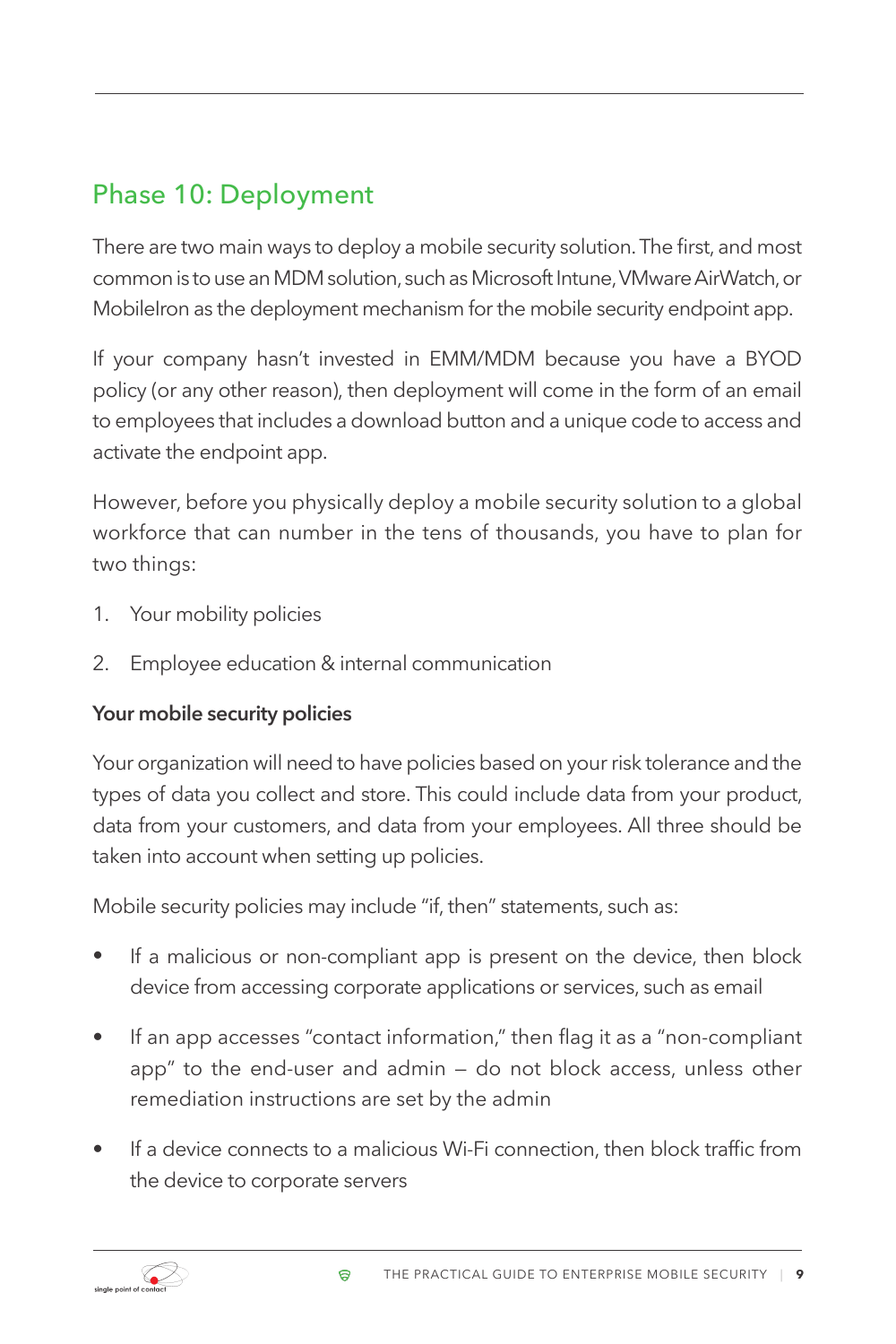In addition, take time to understand what really makes your company nervous. Are you uncomfortable with employee information being sent to servers outside your country? What defines a "non-compliant" app for you?

#### **Employee education: encouraging adoption**

Internal communication is very important during a global roll out, especially if your company primarily relies on employees using their own devices at work.

Employees will want to know:

- Are you watching what apps I download?
- Are you monitoring my browsing?
- How are you protecting my privacy?
- Do I need this security app on my phone?

Communicate to your employees that this solution is intended to protect their device and data just as much as it is intended to protect enterprise data.

## **THE EXPERT**

"If it's not adopted by your users, it just won't work, and the only way it's going to get adopted is if you respect the individual's device and their data. You have to respect your end-users' privacy and communicate that to them."

## **Serge Beaulieu**

**FORMER DIRECTOR OF IT SECURITY**